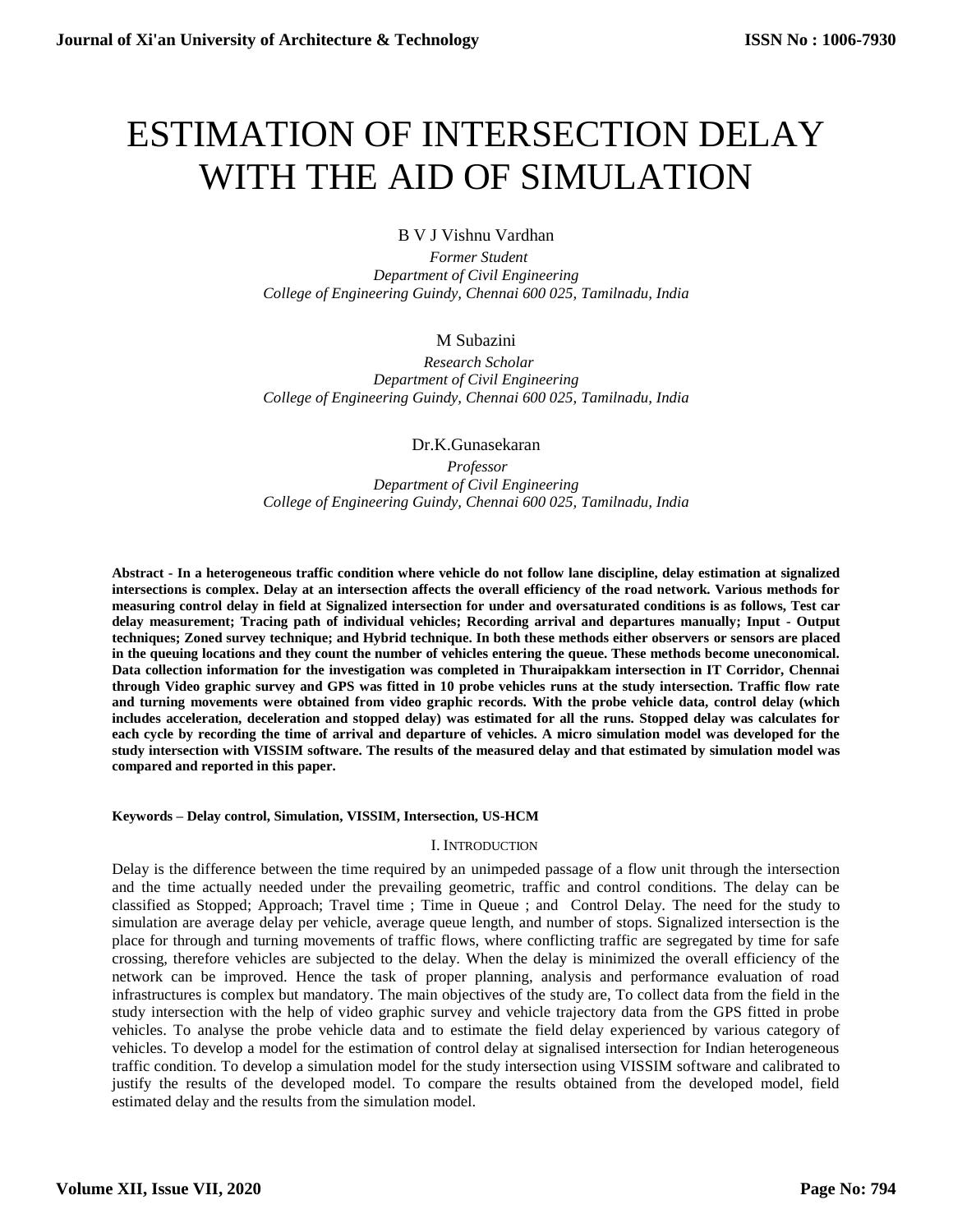Cesar A. Quiroga and Darcy Bullock (1999) worked on the measurement of control delay at signalized intersections. A methodology to compute delay at signalized intersections using GPS receivers and GIS dynamic segmentation tools for the measurement of control delay which includes deceleration delay, acceleration delay and stopped delay was proposed.

Ragab M. Mousa (2002) worked on the analysis and modelling of measured delays at isolated signalized intersections. Their study was to give a new methodology for delay measurement using the field data collected from an isolated signalized intersections in Muscat city. The data collected from field by tracing the individual vehicle trajectory with the help of 12 screen lines in upstream and downstream of the intersection approach. The vehicles deceleration ranged between 0.23 to 1.2 m/s2 and the acceleration ranged between 0.6 to 0.9 m/s2. The average deceleration - acceleration delay was estimated as 11.8s. The results obtained were compared with the HCM model of control delay and it was found that the HCM delay estimates more delay than the actual one.

Wassim kebab (2007) worked on the field measurement of approach delay at signalized intersection using point data. The cameras were so placed to record the three different vehicle events. The results are compared with the HCM queuing delay model. The method discussed in this, measures through delay accurately than the HCM method. Because it is possible to reliably measure turning movement delay with only point detection traffic data.

Anuj Sharma and Darcy bullock (2008) compared the field evaluation of alternate real time methods for estimating approach delays at signalized intersections. They compared three techniques, they are Input Output (IO) technique, Hybrid technique, and HCM delay model. The average delay results for morning phases were 10.22, 12.35 and 8.89 seconds and for evening phases were 40.95, 42.91 and 42.91 seconds for IO technique, Hybrid technique and HCM delay estimation methods. All the three technique gave more or less same results with very less variation. Hence they concluded by saying HCM delay model can be used at the initial stage for estimating delay until any special cases occurs. Among IO and Hybrid technique, hybrid technique seems to be more accurate in data collection and delay estimation.

Chu Cong MINH (2009) determined the delay estimation under heterogeneous traffic conditions. This study was to improve the conventional Webster's delay model using taylor series. Saturation flow was determined using multiple regression analysis and with the PCU values of vehicles saturation headway was estimated and saturation flow was determined. Delay was estimated using Webster's formula. Taylor series was used to expand the Webster's formula and to find out the mean and variance of delay. The results showed the delay estimated by the proposed method was accurate than the conventional Webster's model.

R Prasanna Kumar and G Dhinakaran (2012) worked on estimation of delay for the mixed traffic for a developing country. They selected five 4-armed intersections in an individually fast developing city of Tamil Nadu, India. All these intersections had similar geometry and least hindrance of pedestrian, bus stops, parked vehicles etc. The data was collected by video cameras. The study intersections 1, 2 and 4 are operating at LOS "B" with average control delay of intersection 23.11, 26.71 and 22.05 s/PCU respectively. Whereas the other two intersections namely Intersections 3 and 5 operating at LOS "A" with average control delay of intersection 14.64 and 13.5 respectively. The difference between measured delay and theoretical delay is quite high that one single adjustment factor for the HCM delay procedure cannot be developed.

Pruthvi Manjunatha (2012) attempted to develop a methodology for calibrating a micro simulation model for Indian mixed traffic conditions. The methodology was tried with the help of VISSIM software. Indian heterogeneous condition constitutes of vehicles having diverse static length, width, etc., and dynamic acceleration/deceleration and velocity. In this paper tried to identify the calibration parameters by multi parameter sensitivity analysis and setting their ranges heuristically and determining the parameter values by an optimization model. The lateral and longitudinal spacing was less when compared to the default values. The proposed methodology with genetic algorithm can be used for Indian mixed traffic condition.

Siddharth and Gitakrishnan Ramadurai (2013) presented a study on Calibration of VISSIM for Indian heterogeneous traffic conditions. This paper gave an automatic method of calibration of VISSIM model after choosing the calibration parameters and by analyzing it with ANOVA a statistical technique. Data required for the model was collected from the TIDEL park intersection in IT corridor, Chennai. The vehicle flow input was given in start of link near first foot over bridge and the outflow was found by placing detectors after intersection. They processed the prepared model number of times using sensitivity analysis and determined the calibration parameters affecting the driving behavior. With number of sensitivity analysis trails they finally reached a stage where the error was 7.47 and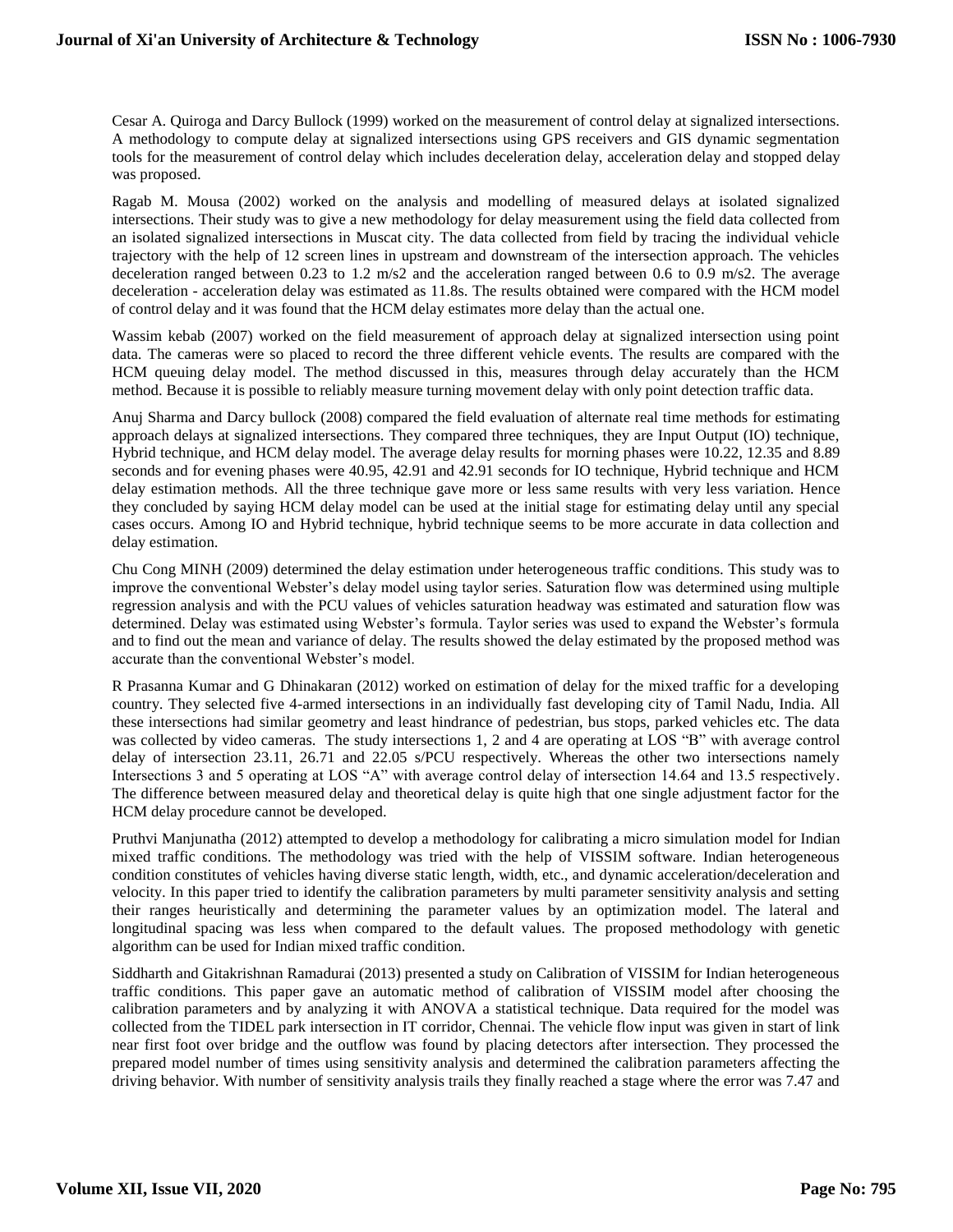7.79% between actual and simulated flow. Automated calibration reduces the manual effort of calibrating the VISSIM model.

Thamizh Arasan V and Vedagiri P (2006) worked on the estimation of saturation flow of heterogeneous traffic using computer simulation. Their study was to shoe the effect of road width on saturation flow measured in passenger car units (PCU) per unit width of road. They used HETROSIM to develop a model and to replicate the heterogeneous conditions. The traffic flow at the study intersection was recorded for 30 signal cycles. The model gave PCU values of 2.5, 2.5, 1.2, 1.0, 0.6, 0.35, 0.3 and 1.2 for bus, truck, LCV, car, three wheeler, two wheeler and tricycles respectively. The developed simulation model was compared with the actual field results which gave an average of 5.8% error. It has also been found that under heterogeneous traffic conditions, there is a significant increase in the saturation flow rate in PCU per meter width with increase in the width of approach road.

Joonho Ko et al. (2006) worked on measuring control delay using second by - second GPS speed data. They proposed a new approach to identifying control delay components based on second by-second vehicle speed profiles obtained from GPS devices. This suggested that this methodology could be applied to any GPS probe vehicle data to present the control delay at signalised intersection. Their methodology worked on smoothening the speed profile of probe vehicles and prepared a acceleration based algorithm which detects deceleration onset points and acceleration ending points. In addition, stopped time periods were directly identified from de-noised speed profiles. With the help of this algorithm huge data could be automated and analysis can be made simple.

Kai Liu et al. (2010) worked on the estimation of delay time at signalized intersections by probe vehicles using advanced traveller information systems (ATIS). They tried to simplify the comprehensive process of measuring control delay. They developed 2 algorithms of different frequencies, one with high frequency probe data at 5 second intervals and other at lower-frequency data from 10 to 60 seconds. Data was obtained from ten probe vehicle taxis at the high frequency of 5 seconds interval. Acceleration-time graph was plotted for different frequencies like 5, 10, 20, 30, 40, 50, 60 seconds. By comparing the data high frequency data set showed the exact trajectory of the vehicle. The 5 seconds data have the advantage of judging travel conditions accurately and thus provides much better delay results. The 10 seconds probe data provides correct judgments in about 74% of cases and has an average error of 12% in delay time. Hence they concluded by stating lower frequency data are not suitable for developing algorithms for estimating delay.

## II. BACKGROUND

Initially identification of the Problem in the determination of study area. In the selection of study area was T intersection, which includes Pallavaram, Madhya kailash, and Siruseri. Here, the Delay estimation is calculated by using Video graphic survey camera 1 fitted on Thuraipakkam road to cover straight movement from madhya Kailash to siruseri and right turning movement from madhya Kailash to Pallavaram. Camera 2 fitted on again Thuraipakkam road to cover straight movement from siruseri to madhya Kailash and right turning movement from siruseri to Pallavaram. Delay was measured by using GPS fitted were in the probe vehicles of two autos, three cars, five two wheelers. While we started to collect the secondary data of the Geometrics of the intersection which includes Road width, Median width, Gradient, Turning radius. These data has been extracted for further used to find out the vehicle trajectory. Development of analytical model is used for control delay estimation. Comparison of delay model with existing analytical model presented by developed countries. Hence finding the results and presented the conclusions.

## *2.1. Study Intersection–*

Study signalized intersection is located in Okkiyam Thuraipakkam. It is a T - intersection (Thuraipakkam - Pallavaram) and is a part of IT expressway shown in figure 1. IT expressway is a 6 - lane divided with curb separated service roads. It is a major arterial in Chennai which runs from Madhya Kailash temple near Adyar and continuing south till Mahabalipuram. Major approaches of the intersection connect siruseri on one side and madhya Kailash on the other side along the IT expressway. The signal also helps in regulating the traffic coming from Pallavaram and merging into IT expressway. The approach from Pallavaram is a 4 – lane divided carriageway.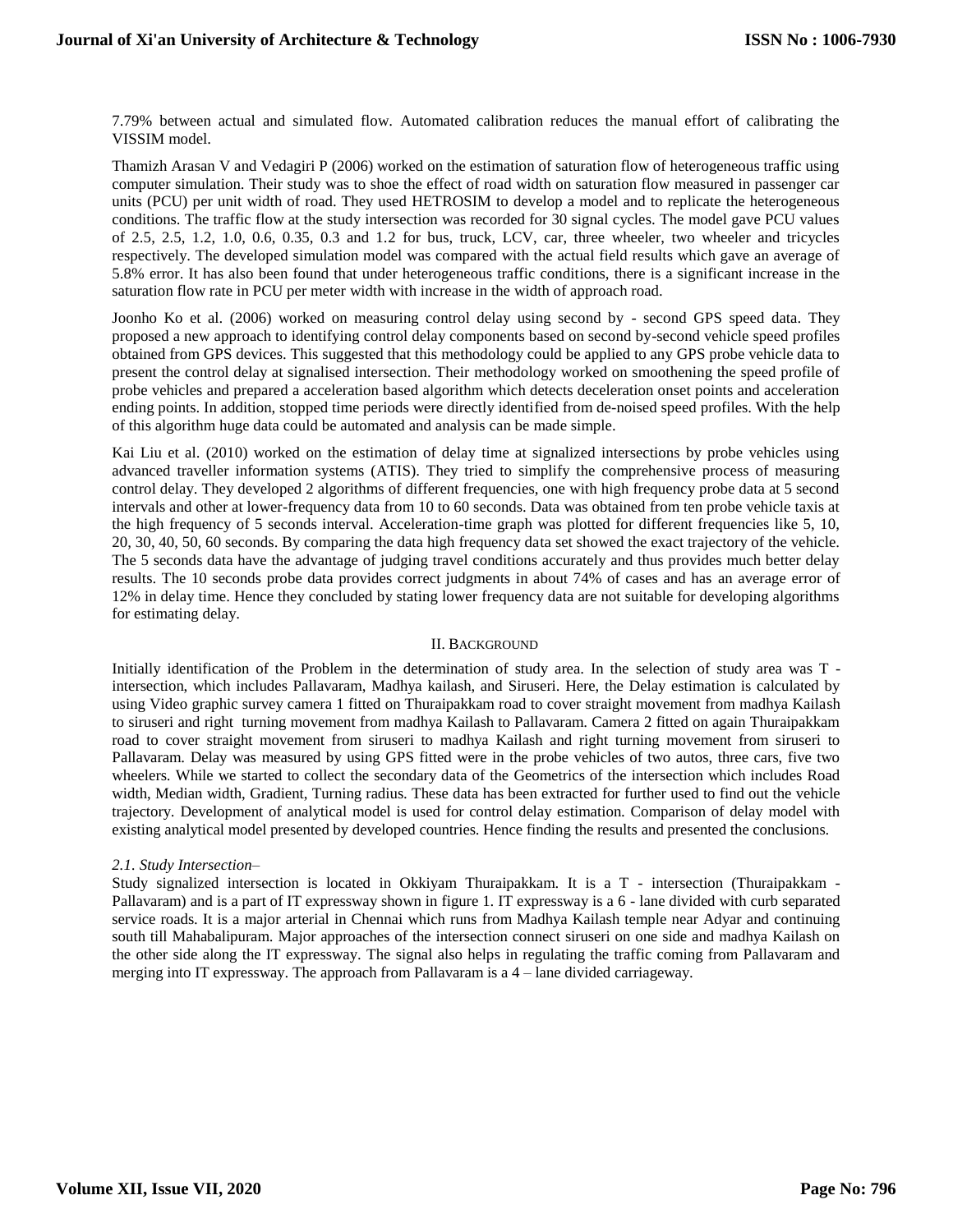

Figure 1. Google Maps of Thuraipakkam Signalized Intersection

# III. EXPERIMENT AND RESULT

## *3.1 Data Collection–*

Data collection was collected on a fine week day during peak hours at the study intersection through two different methods.

- Video graphic survey and
- Vehicle trajectory data.



Figure 2. Details of Signal Phase Timings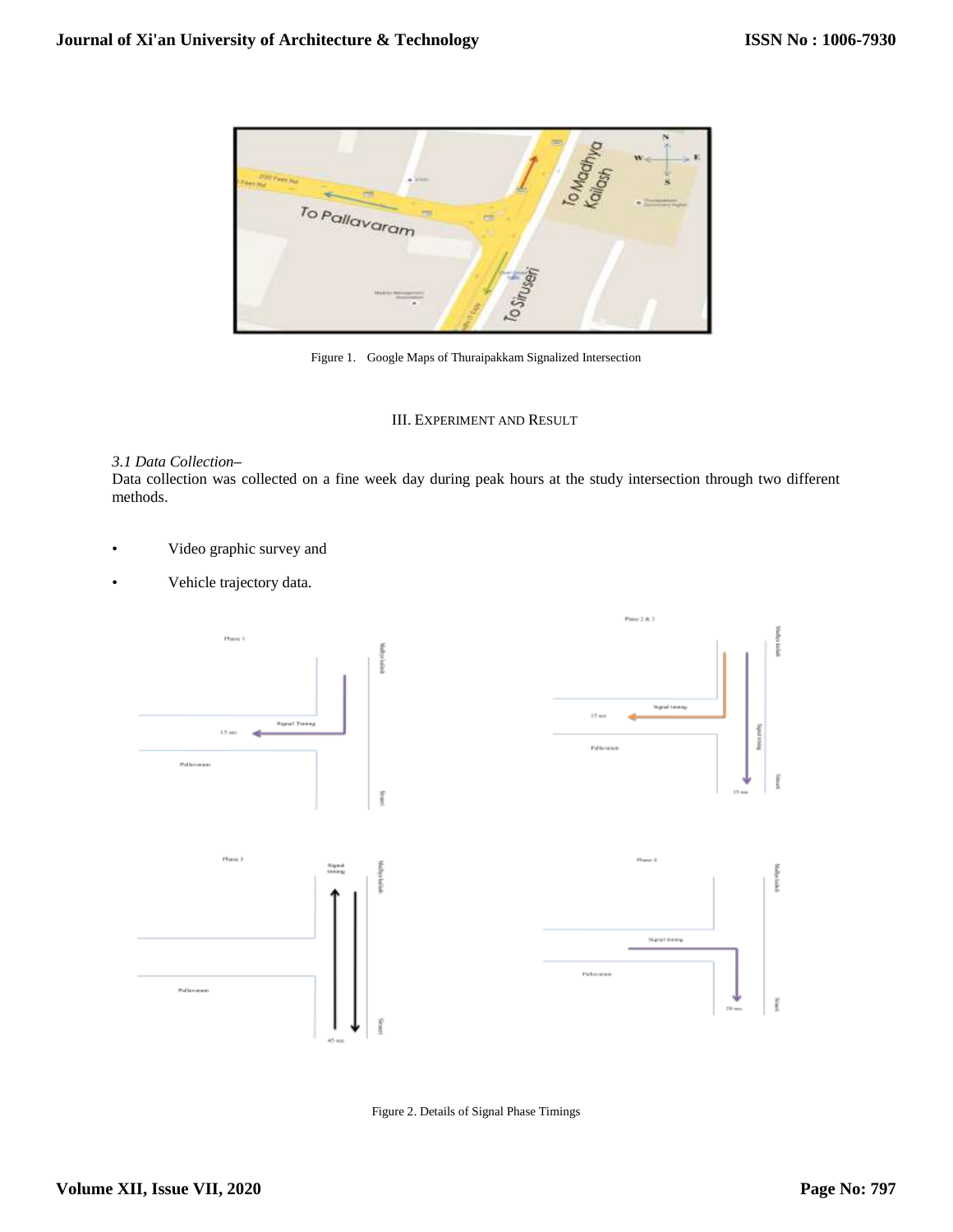The detailed split up of the signal timing for the four phases is as shown in figure 2. The traffic signal is being operated in four phases with fixed cycle time of 103 seconds which includes amber time of 8 seconds. In this the major approach had a big share in cycle time. Traffic movement from Madhya Kailash to Siruseri and Madhya Kailash to Pallavaram has 60 and 15 seconds of green time respectively. Similarly green time for the straight movement from Siruseri to Madhya Kailash takes 45 seconds.

## *3.2 Video graphic Data–*

Video graphic survey was carried out with the help of 2 cameras fitted on buildings near the study intersection. Video was recorded for duration of 6 hours from morning 11 am till evening 5 pm. Video graphic survey was done during the time when signal was operated automatically with fixed timings during non-peak hours. Because during peak hours signals are operated manually where the green time of an approach is extended till the queue is empty, which leads to enormous amount of unexpected delay and long queue length. Capturing such long queue length is practically not possible with camera. Hence data was proposed to collect during fixed time signal only when the traffic volume was not too high.





Figure 3. Camera 1 View of the approach from Pallavaram to Siruseri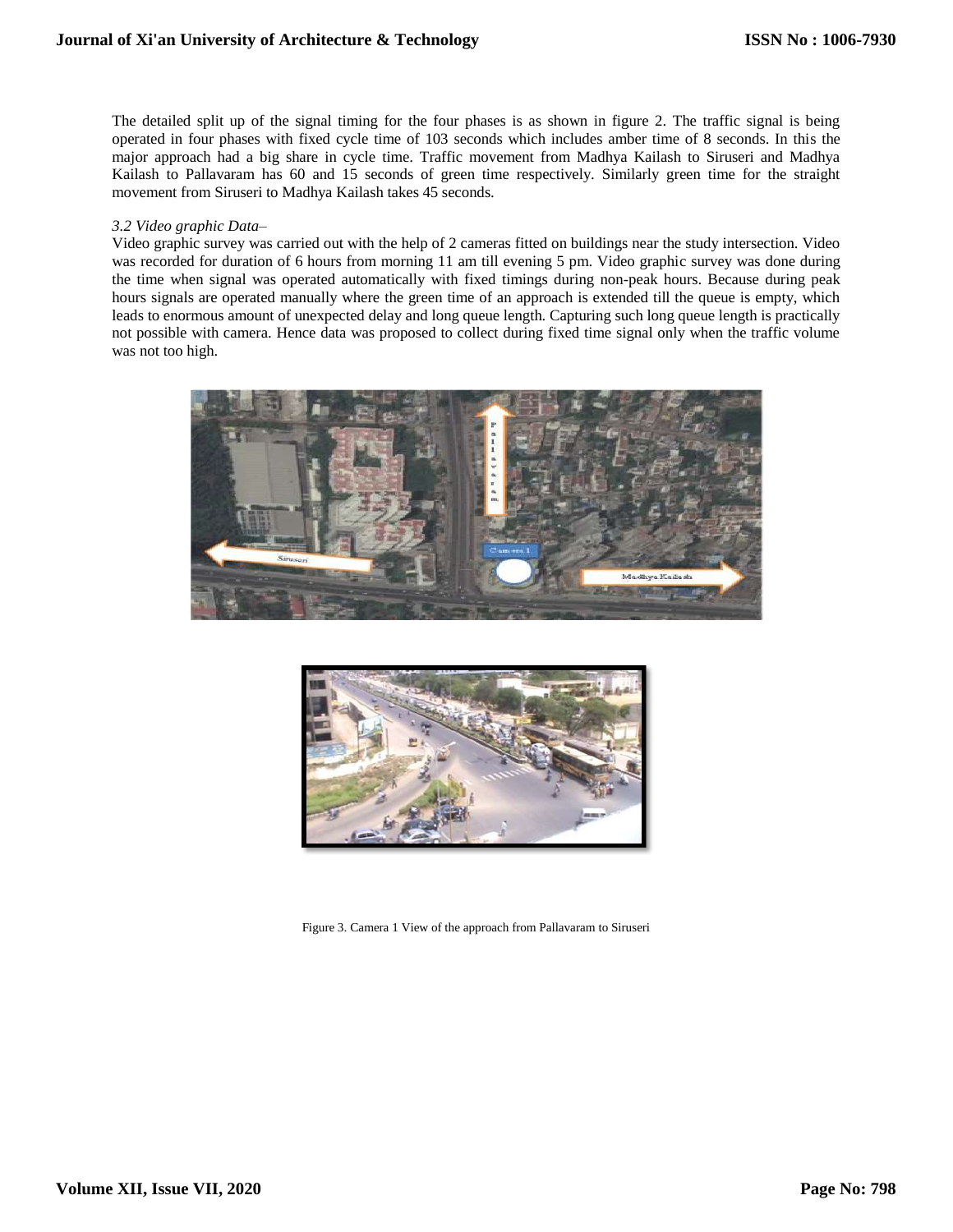



Figure 4. Camera 2 View of the approach from Pallavaram to Madhya kailash

In Figure 3, Camera 1 fitted on the intermediate location started from Pallavaram to madhya kailash for cover the straight movement from siruseri to madhya kailash and turning movement from siruseri to Pallavaram. Figure 4 Camera 2 fitted on the intermediate location started from Pallavaram to madhya kailash for cover the straight movement from madhya kailash to siruseri and turning movement from madhya kailash to Pallavaram.

## *3.3 Vehicle Trajectory Data–*

GPS units were fitted in the different category of vehicles which includes two autos, three cars and five motorized two wheelers. All these GPS fitted vehicles were made to run along with the traffic to cross the intersection and the vehicle trajectory was obtained. GPS unit records the location by means of latitude and longitude for every 10 seconds with the speed of the vehicle. The delay estimation here is done with the help of 10 second data stamps obtained through GPS units fitted in 10 probe vehicles. Hence in order to justify the developed delay model accuracy, the accurate delay measure with 1 second interval data was also collected. A probe vehicle (car) was fitted with a GPS unit which gives data for every 10 seconds.

| Category of probe vehicle |              | Runs (upward $+$ downward) | <b>Total Runs</b> |
|---------------------------|--------------|----------------------------|-------------------|
| Auto                      |              | $26 + 26$                  | 52                |
|                           | 2            | $8 + 8$                    | 16                |
|                           |              | $16 + 16$                  | 32                |
| Car                       | 2            | $14 + 14$                  | 28                |
|                           | 3            | $20 + 20$                  | 40                |
|                           |              | $37 + 37$                  | 74                |
|                           | $\mathbf{2}$ | $13 + 13$                  | 26                |
| <b>Two Wheeler</b>        | 3            | $3 + 3$                    | 6                 |
|                           | 4            | $40 + 40$                  | 80                |
|                           | 5            | $24 + 24$                  | 48                |
| <b>Total Runs</b>         |              | $201 + 201$                | 402               |

|  | Table - 1 Details of probe Vehicle Runs fitted with GPS |  |  |  |
|--|---------------------------------------------------------|--|--|--|
|  |                                                         |  |  |  |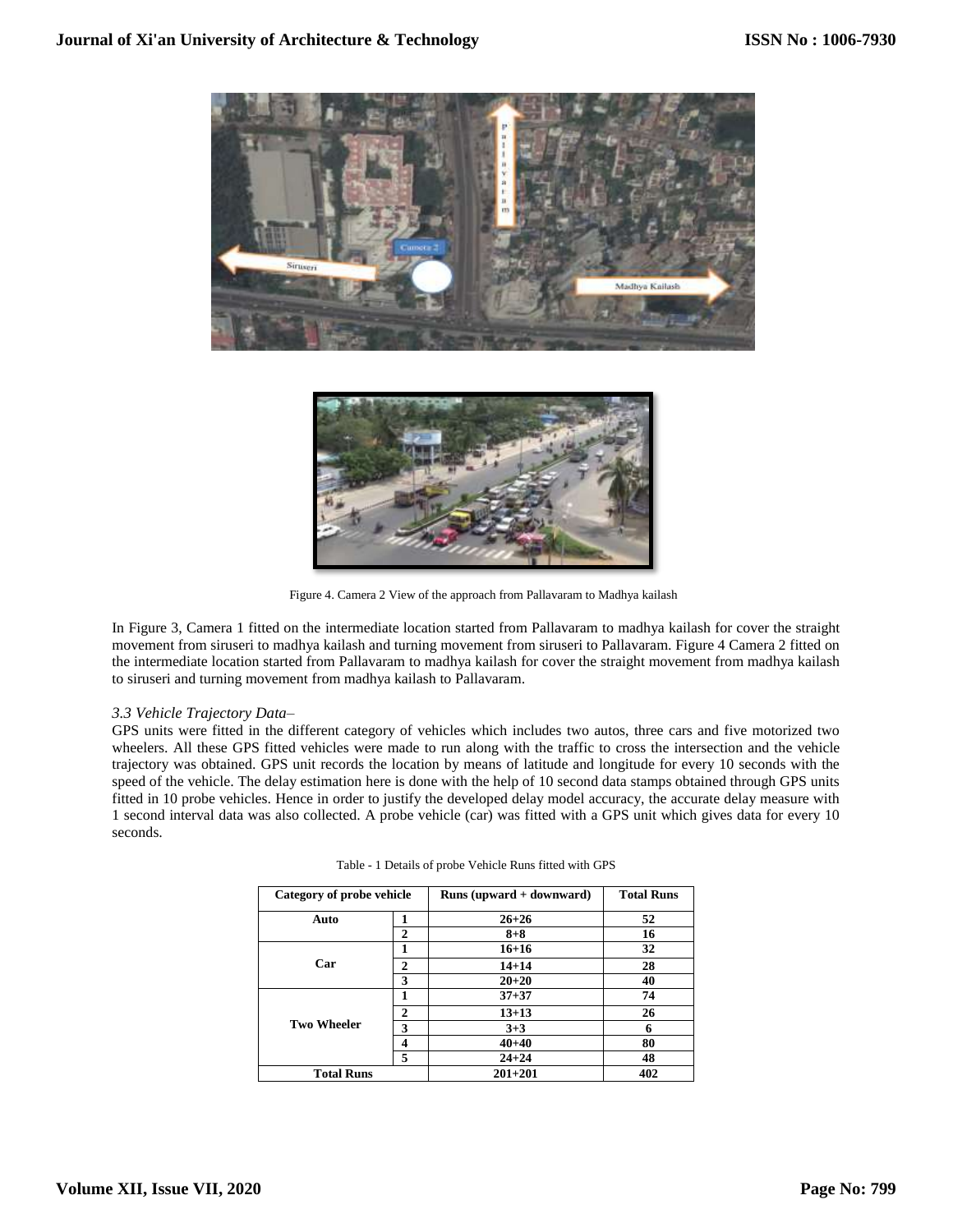Table 1 shows the details of the GPS vehicle runs.

#### *3.4 Data Extraction–*

Data extraction was done for both the type of data collected. Video graphic data was extracted for the signal timings, flow rate, turning movements, traffic composition, queue length, etc. video was played repeatedly to get the classified volume count of the approach arms of the intersection. The GPS unit transmitted the data to the server and the details of the run like date, time, status, latitude , longitude, speed, altitude were estimated in a excel spreadsheet for every 10 seconds interval.



Figure 5. Snapshot of the video extraction software



Figure 6. Snapshot of the GPS data extraction software.

Figure 5 and Figure 6 shows the data extraction applications which were developed in-house for the extraction of video graphic and GPS data respectively.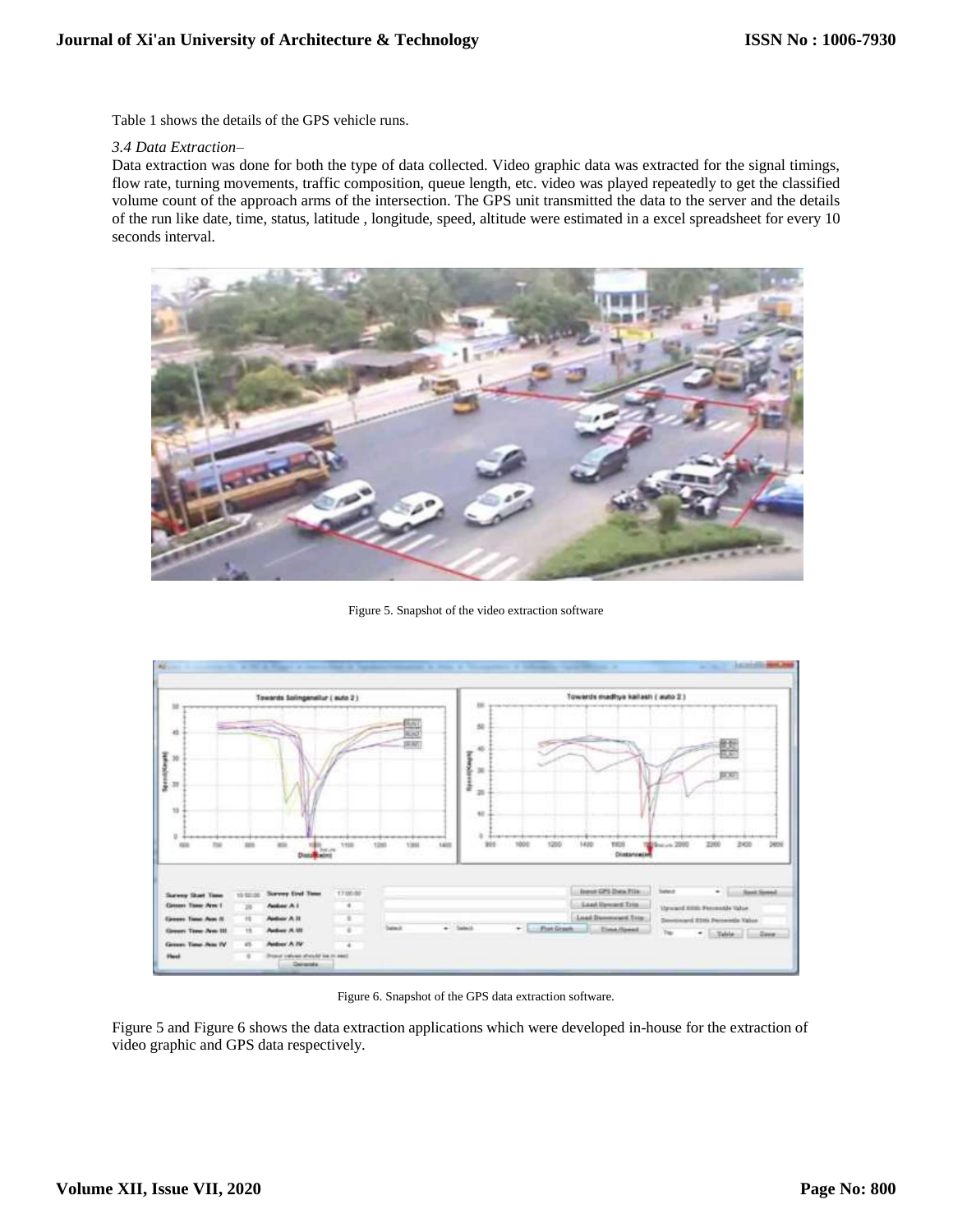| C.    | <b>Ind.</b> int                                 | w                         |                                        |                    |                                       |                      |             |                                 | <b>SUELA CONVENIX Nobel / Morent Suiz</b> |                                    |                                        |              |                          |            |
|-------|-------------------------------------------------|---------------------------|----------------------------------------|--------------------|---------------------------------------|----------------------|-------------|---------------------------------|-------------------------------------------|------------------------------------|----------------------------------------|--------------|--------------------------|------------|
|       | mm                                              | <b>Bunt</b>               | <b>Franklinnen</b><br><b>Torms And</b> | Date               | Tittiten                              | Warr                 | Development | <b>Load Terr</b><br><b>Turn</b> |                                           |                                    |                                        |              |                          |            |
|       | A Cat                                           | Californi                 | $-711$                                 | х<br>$\rightarrow$ | $-40 - 1$<br>$\overline{\phantom{a}}$ | What Tell            |             | General                         | 探                                         |                                    | T.                                     | E sutcher    | m                        |            |
| Parts | AA Cites                                        | $\mathbf{B}$ $\mathbf{A}$ | <u>하테리아</u><br>- 11                    |                    |                                       | 课 课 Althop & Cotte - |             | $-49 - 46 - 128 - 20$           | Canditional                               | <b>Call</b><br>Parmer              | <b>Breast</b><br><b>Delvis: Formet</b> | Week         | Fmd 1                    |            |
|       | <b>3 Firmst Kunster</b><br>15mh na trì          | <b>ULLILL</b>             | Piret.                                 |                    |                                       | <b>Manager</b>       |             | <b>Number</b>                   | <b>Portraition</b>                        | as Table<br><b>States</b><br>Shire | ×<br><b>Tirlic</b>                     | <b>CLINE</b> | Filter Teledi<br>EWANE   |            |
|       | ĸs<br>$-11$                                     | de)                       |                                        |                    |                                       |                      |             |                                 |                                           |                                    |                                        |              |                          |            |
|       | Α                                               | 日                         |                                        | Ð                  |                                       |                      | G           | H                               |                                           |                                    |                                        | 枪            | м                        | N          |
|       | Date                                            | Time                      | Status                                 | Latitude           | Longitude Speed                       |                      | Altitude    | Odometer Address                |                                           |                                    | Set No.                                |              |                          |            |
|       | 15-Oct-14 11:14:44 InMotion                     |                           |                                        | 12.9598            |                                       | 80.245 29:6 NE       |             | ũ                               |                                           | 132 Old Mahahali Puram Road        | Ð                                      |              |                          |            |
|       | 15-Oct-14 11:14:54 InMotion                     |                           |                                        | 12.9594            | 80.2448 13.9 NE                       |                      |             | O.                              |                                           | 133 Old Mahahali Puram Boad        | o                                      |              |                          |            |
|       | 15-Oct-14 11:15:04 InMation                     |                           |                                        | 12.959             | 80.2446 23.5 NE                       |                      |             | α                               |                                           | 134 Old Mahabali Puram Road        | o                                      |              |                          |            |
|       | 15-Oct-14 11:15:14 InMotion                     |                           |                                        | 12.9584            | 80.2443 23.4 NE                       |                      |             | в                               |                                           | 136 Old Mahabali Puram Road        |                                        |              |                          |            |
|       | 15-Oct-14 11:15:24 InMotion                     |                           |                                        | 12.9582            | 80.2442 7:0 NE                        |                      |             | Ō.                              |                                           | 136 Old Mahabali Puram Road        | O.                                     |              |                          |            |
|       | 15-Oct-14 11-15:34 InMation                     |                           |                                        | 12.958             | 80.2441 11.8 NE                       |                      |             | Ŭ.                              |                                           | 137 Old Mahabali Puram Road        | Ö                                      |              |                          |            |
|       | 15-Oct-14 11:15:44 InMotion                     |                           |                                        | 12.9575            |                                       | 80.244 26.2 NE       |             | o                               |                                           | 138 Old Mahabali Puram Road        | o                                      |              |                          |            |
|       | 15-Oct-14 11:15:54 InMation                     |                           |                                        | 12.9569            | 80.2438 20.9 NE                       |                      |             | ñ                               |                                           | 138 Old Mahabali Puram Road / Old  | $\theta$                               |              |                          |            |
| 10    | 15-Oct-14 11:16:04 InMotion                     |                           |                                        | 12.9565            | 80.2438 8.8 NE                        |                      |             | o.                              | 139 Seevaram                              |                                    | o                                      |              |                          |            |
| 11    | 15-Oct-14 11:16:14 InMotion                     |                           |                                        | 12.9565            | 80,2437                               | G                    |             | o                               | 140 Seevaram                              |                                    | $\Omega$<br>68                         |              |                          |            |
| 12    | 15-Oct-14 11:16:24 InMation                     |                           |                                        | 12.9564            | 80.2437 7.9 N                         |                      |             | Õ.                              | 140 Seevaram                              |                                    | o                                      |              |                          |            |
| 13    | 15-Oct-14 11:16:34 InMotion                     |                           |                                        | 12.9561            | 80.2435 23.7 N                        |                      |             | α                               | 141 Seevaram                              |                                    | $\circ$                                |              |                          |            |
| 14    | 15-Oct-14 11:16:44 InMotion                     |                           |                                        | 12.9554            | 80.2431 35.7 N                        |                      |             | Ð                               |                                           | 142 Old Mahabali Puram Road        | 0                                      |              |                          |            |
| 15    | 15-Oct-14 11:16:54 InMotion                     |                           |                                        | 12.9545            | 80.2427 37.7 N                        |                      |             | a.                              |                                           | 142 Old Mahabali Puram Road        | o                                      |              |                          |            |
| 16    | 15-Oct-14 11:17:04 InMotion                     |                           |                                        | 12:9537            | 80.2424.39.6 NE                       |                      |             | O.                              |                                           | 143 Old Mahahali Puram Road        | $\sigma$                               |              |                          |            |
| 12    | 15-Oct-14 11:17:14 InMotion                     |                           |                                        | 12.9527            |                                       | 80.242 43.8 NE       |             | O.                              |                                           | 143 Old Mahabali Puram Road        | $\circ$                                |              |                          |            |
| 18    | 15-Oct-14 11:17:24 InMation                     |                           |                                        | 12.9517            | 80.2416 39.1 NE                       |                      |             | o                               |                                           | 144 S-536 Old Mahabali Puram Roa-  | O.                                     |              |                          |            |
| 19    | 15-Oct-14 11:17:34 InMation                     |                           |                                        | 12.9509            | 80.2413 27.0 NE                       |                      |             | O.                              |                                           | 145 Old Mahabali Puram Road        | $\circ$                                |              |                          |            |
|       | H downward aswert FJ<br>City/artistatestos 1971 |                           |                                        |                    |                                       |                      |             |                                 |                                           | $\cdots$                           |                                        |              | <b>PERSONAL PROPERTY</b> | <b>STR</b> |
|       |                                                 |                           |                                        |                    |                                       |                      |             |                                 |                                           |                                    |                                        |              |                          |            |

Figure 7. Snapshot of the 10 Seconds GPS Data

The snapshot of the excel sheet of GPS data of runs made by an auto is shown in figure 7.

## *3.5 Traffic flow characteristics at the Study Intersection–*

The study intersection has a cycle time of 103 seconds with four phases. Data was extracted to obtain the hourly volume count, turning movement, composition of traffic of the intersection.

| <b>Vehicle Type</b> | 11 AM - 12 PM | 12 PM - 1 PM | 1 PM - 2 PM | 2 PM - 3 PM | 3 PM - 4 PM | 4 PM - 5 PM |
|---------------------|---------------|--------------|-------------|-------------|-------------|-------------|
| <b>Bus</b>          | 278           | 189          | 212         | 198         | 263         | 328         |
| Auto                | 345           | 312          | 321         | 278         | 304         | 476         |
| Car                 | 1760          | 1530         | 1340        | 1598        | 1774        | 1881        |
| <b>LCV</b>          | 489           | 398          | 343         | 603         | 515         | 522         |
| Jeep/Tempo          | 402           | 412          | 458         | 504         | 437         | 449         |
| <b>HCV</b>          | 109           | 134          | 149         | 111         | 155         | 152         |
| <b>Two Wheeler</b>  | 3994          | 4096         | 3502        | 3450        | 3511        | 4468        |
| <b>Total</b>        | 7377          | 7071         | 6325        | 6742        | 6959        | 8276        |

Table - 2 Hourly Volume Count of Study Intersection

Table 2 shows the hourly volume count of all the category of vehicles for all the six hours data collected.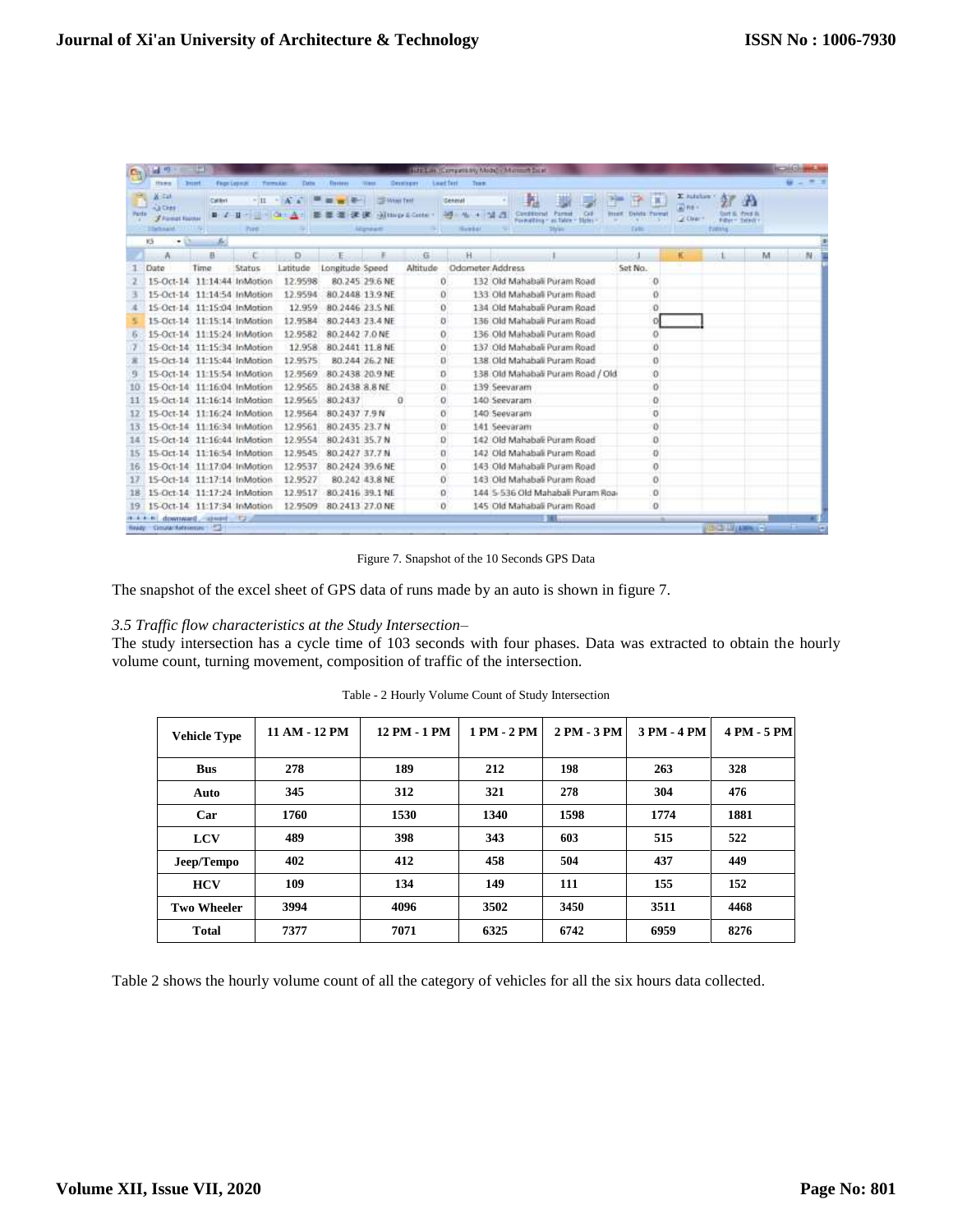

Figure 8. Average composition of traffic

Traffic was composed of 55% two wheelers which dominated the traffic. Composition of cars 22%, jeep with 6%, LCV with 6%, auto with 4%, bus with 3%, and HCV with 2% respectively as shown in figure 8.

| <b>Vehicle Category</b> | <b>Delay Components</b>   | Average value of delay components with respect to red time (sec) |                      |                     |  |  |
|-------------------------|---------------------------|------------------------------------------------------------------|----------------------|---------------------|--|--|
|                         |                           | $0 - 33\%$ of Red time                                           | 33 - 66% of Red time | $>67\%$ of Red time |  |  |
| Auto                    | <b>Deceleration Delay</b> | 10.7                                                             | 12.8                 | 14.2                |  |  |
|                         | <b>Stopped Delay</b>      | 31.6                                                             | 12.7                 | 3.5                 |  |  |
|                         | <b>Acceleration Delay</b> | 12.3                                                             | 14.7                 | 13.6                |  |  |
| Car                     | <b>Deceleration Delay</b> | <b>12.0</b>                                                      | 11.2                 | 8.9                 |  |  |
|                         | <b>Stopped Delay</b>      | <b>37.0</b>                                                      | 19.8                 | 3.8                 |  |  |
|                         | <b>Acceleration Delay</b> | 13.7                                                             | 22.0                 | 25.0                |  |  |
| <b>Two Wheeler</b>      | <b>Deceleration Delay</b> | 19.8                                                             | 13.9                 | 11.7                |  |  |
|                         | <b>Stopped Delay</b>      | 31.9                                                             | 13.2                 | 1.5                 |  |  |
|                         | <b>Acceleration Delay</b> | <b>11.0</b>                                                      | 14.0                 | 12.0                |  |  |

Table - 3 Values of Delay components based on Red Time of the Approach

In table 3 the arrival time of probe vehicles with respect to red time of the corresponding cycle was categorised into 0 to 33%, 33 to 66% and greater than 67% of red time of the cycle and the average value of delay components for different category of vehicles were compared and presented.

It was observed that the vehicles arriving at the beginning of the red time experienced more stopped delay than the vehicles arriving greater than 33% of the red time. Because of the seepage behaviour of two wheelers into the traffic queue, it experiences a higher deceleration delay when the vehicles join the queue after 67% of red time. Two wheeler experiences lesser stopped delay when the arrival of vehicles greater than 67% of red time when compared to other category of vehicles. Auto and two wheeler experiences lesser delay when compared to car in all the three situation because of its seepage behaviour.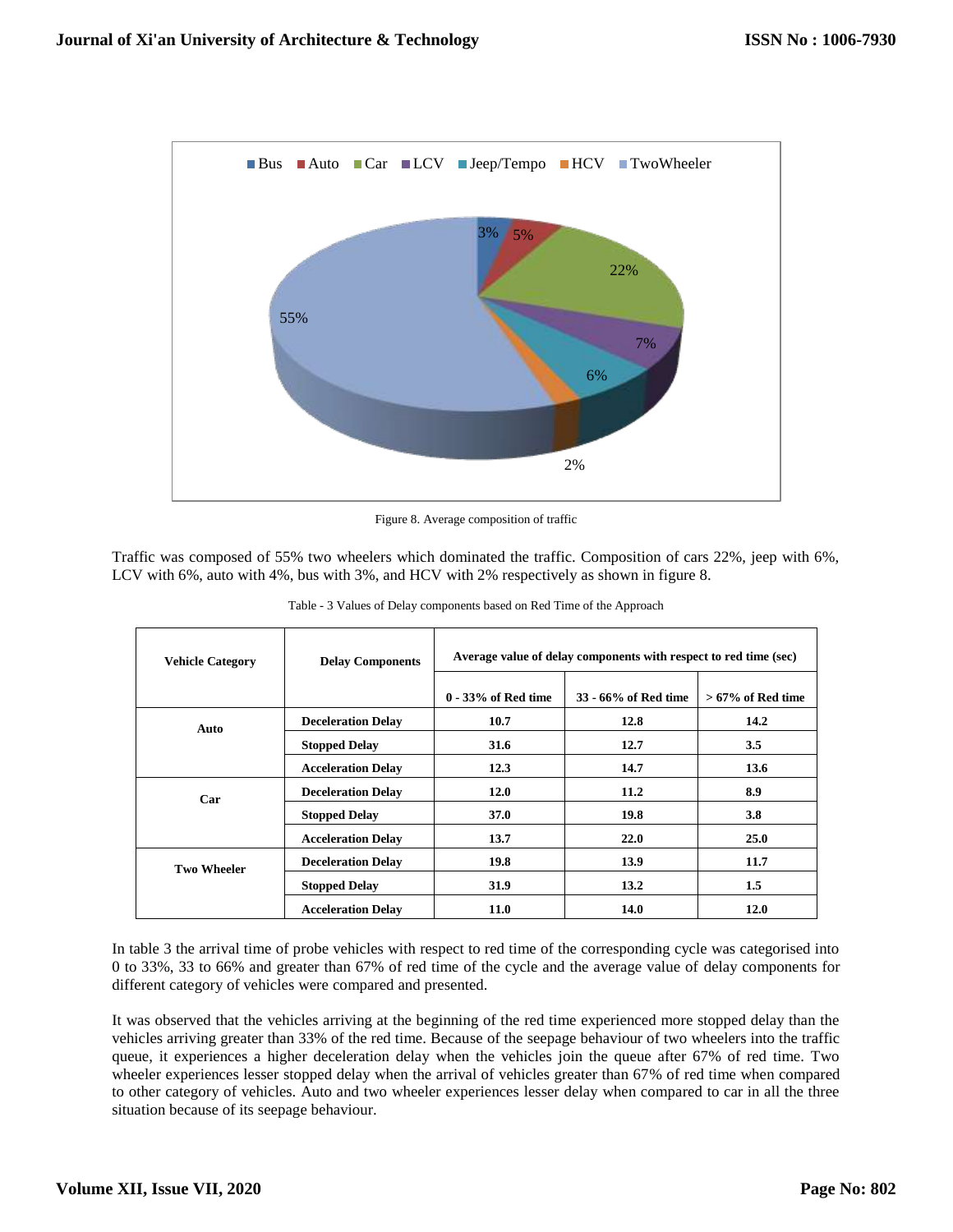#### *3.6 Development of Simulation Model using VISSIM–*

Delay can also be measured with the help of a simulation software tool like VISSIM. Simulation is the process of imitating the real time characteristics of a system. Here the traffic flow characteristics observed at study intersection is simulated in the software and control delay is measured. Figures 9, 10, 11, and 12 shows the snapshot of the stages of development of micro simulation model. The simulation model is developed with the data collected from the study intersection. The observed parameters of study intersection like flow rate, turning movements, vehicle routing, traffic compositions, signal timing and phasing, vehicle input, data collection points, etc as shown in chapter 3 were used for the development of the model.



Figure 9. Screenshot of drawing links and connectors in VISSIM

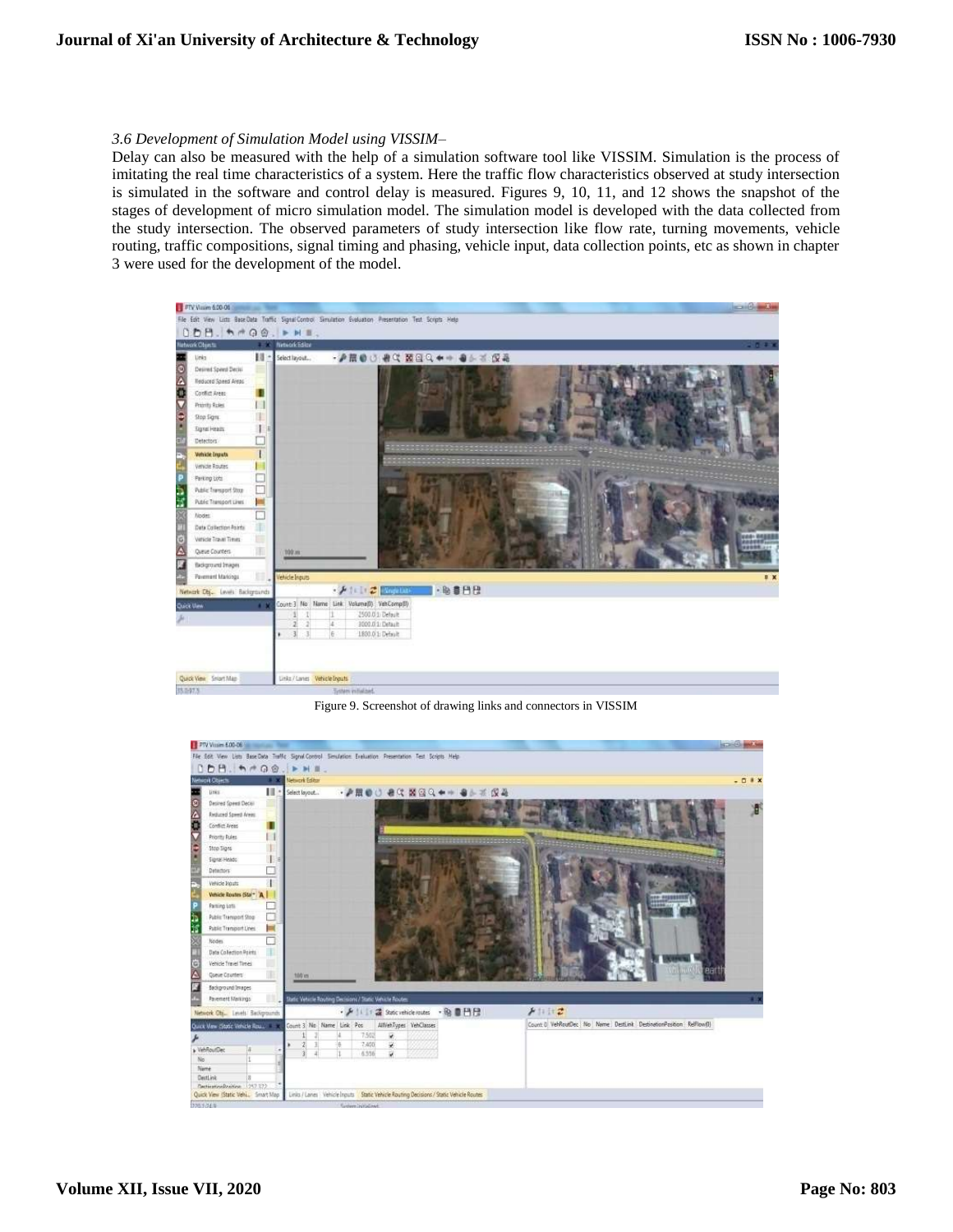Figure 10. Screenshot of Vehicle Routing in VISSIM

Figure 9 shows the snapshot of creating links and connectors of the approaches of the study intersection. Figure 10 depicts the creation of vehicle routes for the turning movements.



Figure 11. Screenshot of signal phasing in VISSIM



Figure 12. Screenshot of Simulation in VISSIM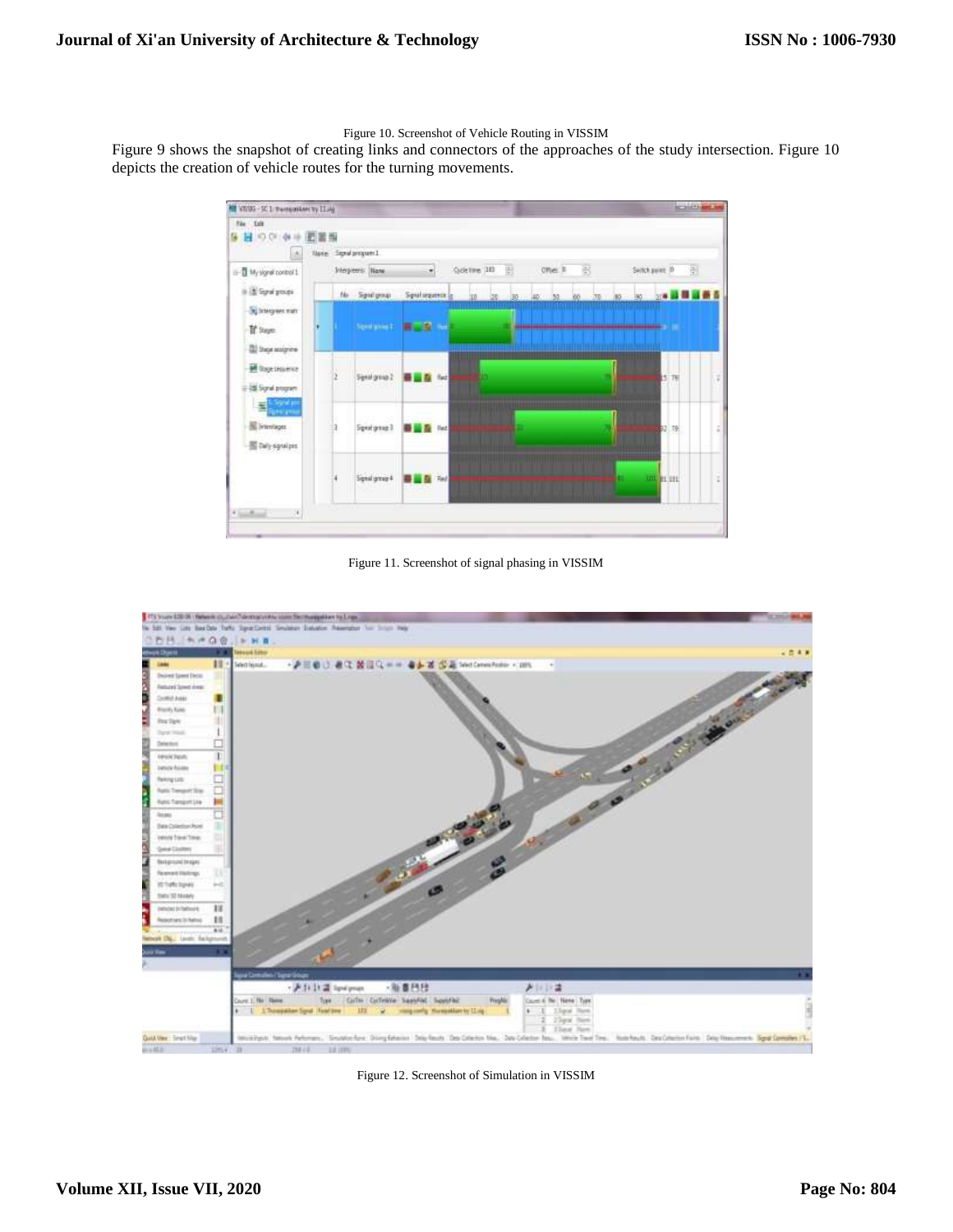The signal timing and phasing was entered in the signal control settings as shown in figure 11. Finally the model is simulated for a certain time period (say 1 hour). Screenshot in figure 12 was during the simulation run in VISSIM. Calibration based on driver's behaviour is done by observing the driver and vehicle characteristics in the site.

| <b>Parameters</b>                             | <b>Default Value</b> | Value |      |
|-----------------------------------------------|----------------------|-------|------|
| <b>Average Standstill distance</b>            | 2.00                 | 1.00  |      |
| <b>Additive part of safety Distance</b>       | 2.00                 | 0.20  |      |
| <b>Multiplicative part of safety Distance</b> | 3.00                 | 0.75  |      |
| Minimum Headway (front/rear)                  | 0.50                 | 0.10  |      |
| <b>Safety distance reduction factor</b>       | 0.60                 | 0.50  |      |
| Lateral                                       | Car, Big Car, LCV    | 1.00  | 0.30 |
| spacing                                       | <b>Bus, HCV</b>      | 1.00  | 0.35 |
| $(\mathcal{Q} 0 \text{ kmph})$                | <b>Bike, Auto</b>    | 1.00  | 0.10 |
|                                               | Car, Big Car, LCV,   | 1.00  | 0.75 |
| Lateral<br>spacing                            | Auto, Bike           | 1.00  | 0.50 |
| $(\textcircled{a} 50 \text{ kmph})$           | <b>Bus, HCV</b>      | 1.00  | 1.00 |

| Table - 4 Parameters for Calibration of the Model |  |  |  |  |
|---------------------------------------------------|--|--|--|--|
|---------------------------------------------------|--|--|--|--|

In table 4 the calibrated parameters with the default and the calibrated value used for the simulation model are as listed.

| Approach                                 | Flow (veh/hr)    |        |          |  |  |
|------------------------------------------|------------------|--------|----------|--|--|
|                                          | <b>Simulated</b> | Actual | Error %  |  |  |
| <b>From Madhya Kailash to Siruseri</b>   | 2322             | 2226   | 4.31%    |  |  |
| <b>From Siruseri to Madhya Kailash</b>   | 2367             | 2212   | 7.01%    |  |  |
| <b>From Madhya Kailash to Pallavaram</b> | 1654             | 1512   | $9.39\%$ |  |  |
| <b>From Pallavaram to Madhya Kailash</b> | 1105             | 1009   | 9.51%    |  |  |
| <b>Total Flow</b>                        | 7466             | 6959   | 7.03%    |  |  |

Table - 5 Comparison of simulation results - flow rate

In table 5 the results of the calibrated simulation run and the actual observed results were compared and the difference was identified. The simulation model gave an average of 7.03% difference in flow rate when compared the observed flow rate as presented.

## *3.7 Comparison of Measured Delay and Estimated Delay–*

The developed delay model is compared with the other analytical delay model developed by other countries. The delay values were computed for various degree of saturation for all the delay models. In this comparison, the Webster's delay model goes oblate beyond the degree of saturation one. Other models predict for over saturated conditions. According to a study made by Prasanna kumar [9], US HCM delay model gives twice the delay than the field observed average stopped delay, which is observed in this comparison. The delay estimates of the developed delay model were close with the estimates computed from Australian delay model.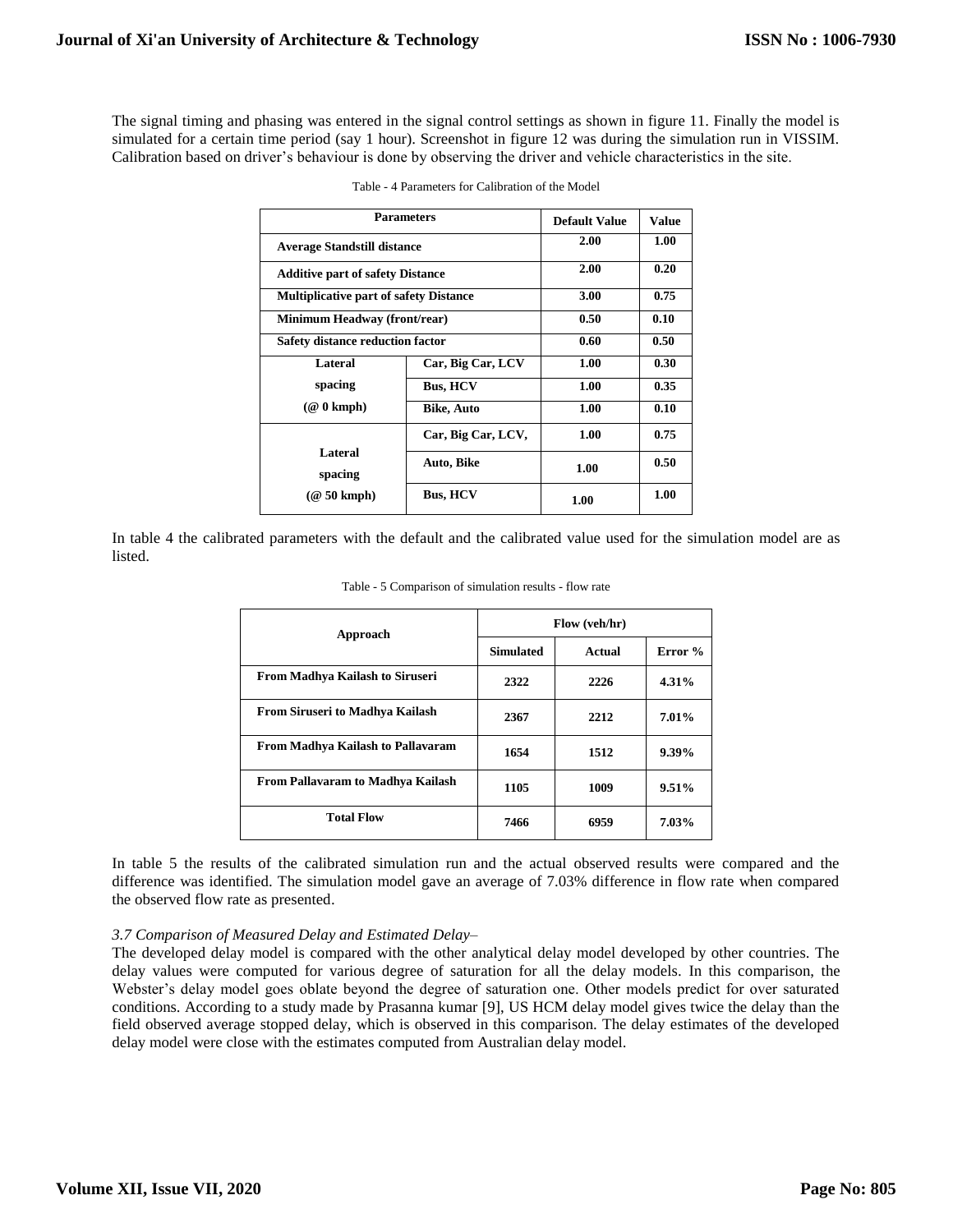| <b>Approach Name</b>         | <b>Delay Type</b>    | Delay (sec)      |        |           |  |  |
|------------------------------|----------------------|------------------|--------|-----------|--|--|
|                              |                      | <b>Simulated</b> | Actual | Error $%$ |  |  |
| <b>Traffic from Madhya</b>   | <b>Stopped Delay</b> | 45.37            | 49.38  | 8.12%     |  |  |
| Kailash                      | <b>Control Delay</b> | 110.11           | 103.23 | $6.67\%$  |  |  |
| <b>Traffic from Siruseri</b> | <b>Stopped Delay</b> | 38.29            | 42.22  | $9.31\%$  |  |  |
|                              | <b>Control Delay</b> | 98.21            | 91.99  | $6.77\%$  |  |  |

Table - 6 Comparison of Simulation results – Delay

In table 6 the control delay and stopped delay of the major approaches were compared and the average difference in percentage was 7.34% and 8.04% for flow towards Madhya Kailash and Siruseri respectively.

Thus the simulation model gave results with less than 10% error. A calibrated simulation model was compared with the actual flow and delay values, where the average error was 7.03% for the actual and simulated flows. Similarly the delay results were also compared with the simulation model results. It was observed an average error of 7.72% was observed during the comparison.

## IV.CONCLUSION

Measurement of delay at signalised intersection in India is carried out at the field by involving number of observers. This way of measuring delay is not economical and varies with intersections. No analytical model or methodology has been proposed for the estimation of control delay at signalised intersections for Indian traffic conditions. Analytical models developed by foreign countries for delay estimation doesn't suit our mixed traffic conditions. Hence, data collected with the help vehicle tracking system using GPS which provides trajectory of the vehicles and location data at regular intervals. This data was analysed and delay results were obtained. Traffic flow characteristics of Thuraipakkam intersection were recorded, extracted and analysed.

## REFERENCES

- [1] Abeer K. Jameel, "Estimating delay at Palestine street intersections in Baghdad city using HCM and SIDRA models", Al Qadisiya Journal for Engineering Sciences, Vol. 4 No. 1, pp. 613-633, 2001.
- [2] Akcelik. R, Christensen. B, Chung. E, "A comparison of three delay models for sign-controlled intersections", Third international symposium on highway capacity, Copenhagen, Denmark, 22-27 June 1998.
- [3] Ali Payidar Akgungor, A. Graham, R. Bullen, "Analytical delay models for signalised intersections", Kirikkale University & University of Pittsburgh.
- [4] Anuj Sharma, Darcy M. Bullock, "Field evaluation of alternative realtime methods for estimating approach delay at signalized intersections", Proceedings of the 10th international conference on application of advanced technologies in transportation, AATT, pp. 1- 14, copyright 2008.
- [5] Cesar A. Quiroga, Darcy Bullock, "Measuring control delay at signalised intersections". Journal of transportation engineering, Vol. 125, No. 4, pp. 271-280, July/August, 1999.
- [6] Charles Anum Adams, M. Abdul Muhsin Zambang, Richter Opoku Boahen, "Passenger Car Unit values for urban mixed traffic flow at signalised intersections on two lane dual carriageways in the Tamale Metropolis, Ghana", International Refereed Journal of Engineering and Science, Volume 3, Issue 5, pp.41-49, 2014.
- [7] Chu Cong MINH, Tran Hoai BINH, Tran Thanh MAI and Kazushi SANO, "The delay estimation under heterogeneous traffic conditions", Journal of the Eastern Asia society for transportation studies, Vol.7, 2009.
- [8] Federal Highway Administration (FHWA) of U.S. Department of transportation [http://ops.fhwa.dot.gov/publications/fhwahop08024/fhwa\\_hop\\_08\\_024.pdf/](http://ops.fhwa.dot.gov/publications/fhwahop08024/fhwa_hop_08_024.pdf/)
- [9] Francois Dion, Hesham Rakha, Youn Soo Kang, "Comparison of delay estimates at under saturated and over saturated pre-timed signalised intersections", Transportation Research Part B 38 (2004), pp. 99 – 122, 2004.
- [10] Gandhi Ganim Sofia, Ali Jabbar Kadhim, Saad Mohsen Khalil, "Development of delay model for selected signalised intersections at CBD in Sulaymaniyah city", Journal of engineering and development, Vol. 18, No.5, ISSN 1813- 7822, September 2014.
- [11] Highway Capacity Manual 2000 by Transportation Research Board.
- [12] Jian Huang, "Real time delay estimation for signalised intersection using transit vehicle positioning data at Beijing city, China", 13<sup>th</sup> International conference on ITS telecommunication (ITST), pp. 216-221, 2013.